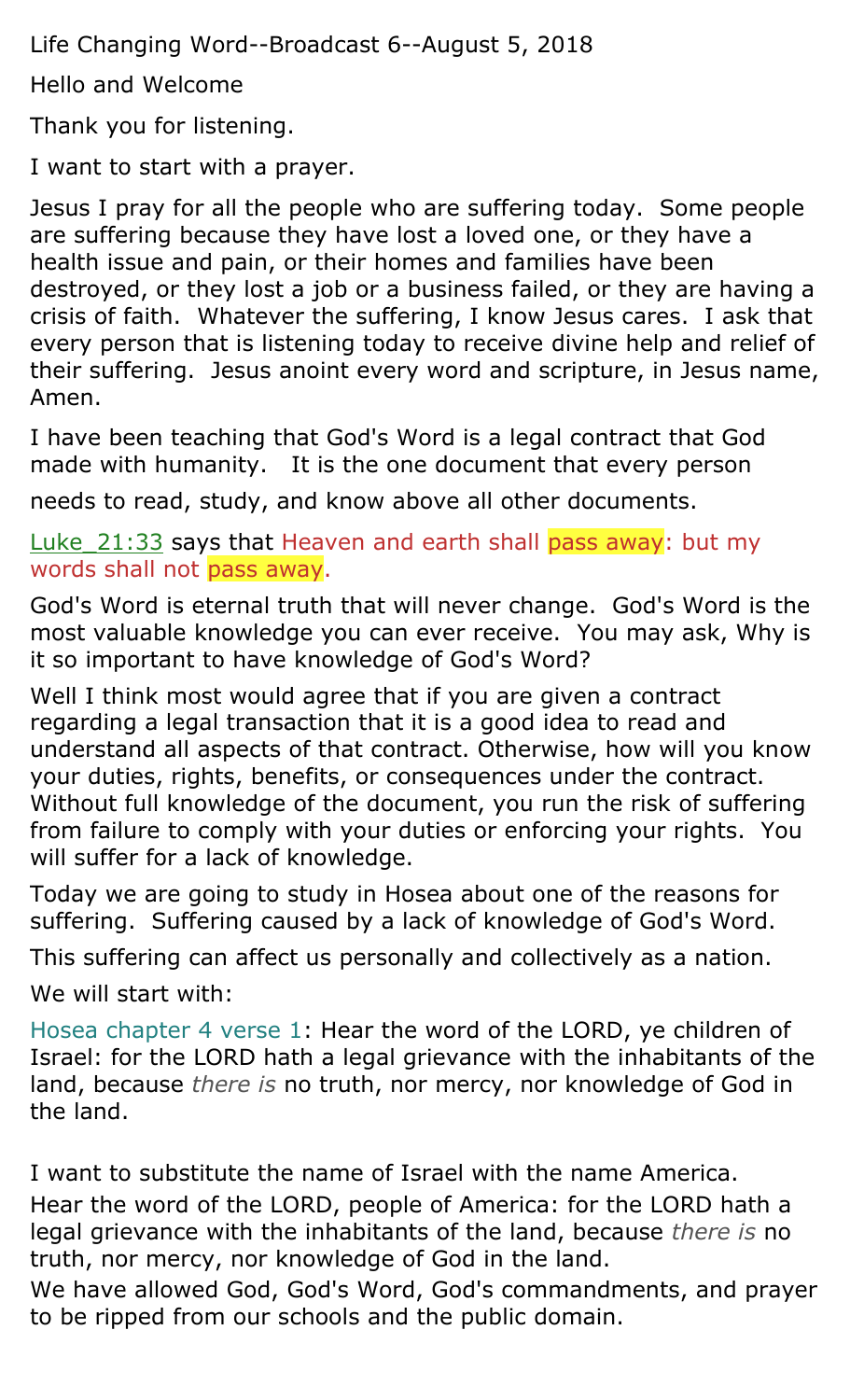Consequently, truth, mercy, and knowledge of God has been removed from the land and God has a grievance with the people of America. If God has a grievance with your country, there will be great suffering. The people of America are suffering.

Now look at,

Hos 4:2 By swearing, and lying, and killing, and stealing, and committing adultery, they employ violence, so that one act of bloodshed follows closely on another.

There are few places that you can go that you and your children are not exposed to the worst language. You hear swearing and cursing at the mall, the restaurant, and the park. Foul language is all over the radio, TV, movies, music, and the internet. You can't go to work without hearing even educated people that are suppose to have a more expanded knowledge of the English vocabulary cursing as a way to express themselves.

You turn on the news and hear about how our leaders are liars and once very respected employees of institutions like the FBI are conspiring to lie to the citizens they are suppose to serve with integrity.

What about killing and murders in America. Our police officers are now targets to be ambushed and killed in cold blood.

Mass shootings in our schools, concerts, or other places people gather to enjoy themselves. Gang wars and drive by shootings in our neighborhoods.

What about abortions. I will call abortion what it is. It is murder. It is not a Choice, it is murder. What is worse it is the shedding of innocent blood.

In Proverbs 6:16-19 These six *things* doth the LORD hate: yea, seven *are* an abomination unto him:

A proud look, a lying tongue, and hands that shed innocent blood, An heart that devises wicked imaginations, feet that be swift in running to mischief,

A false witness *that* speaks lies, and he that sows discord among brethren.

God says He HATES hands that shed innocent blood. Sounds like God is very serious about having the blood of millions of innocent babies on our hands. It is our responsibility to have laws that reflect our personal values. God will not hold us blameless as a nation.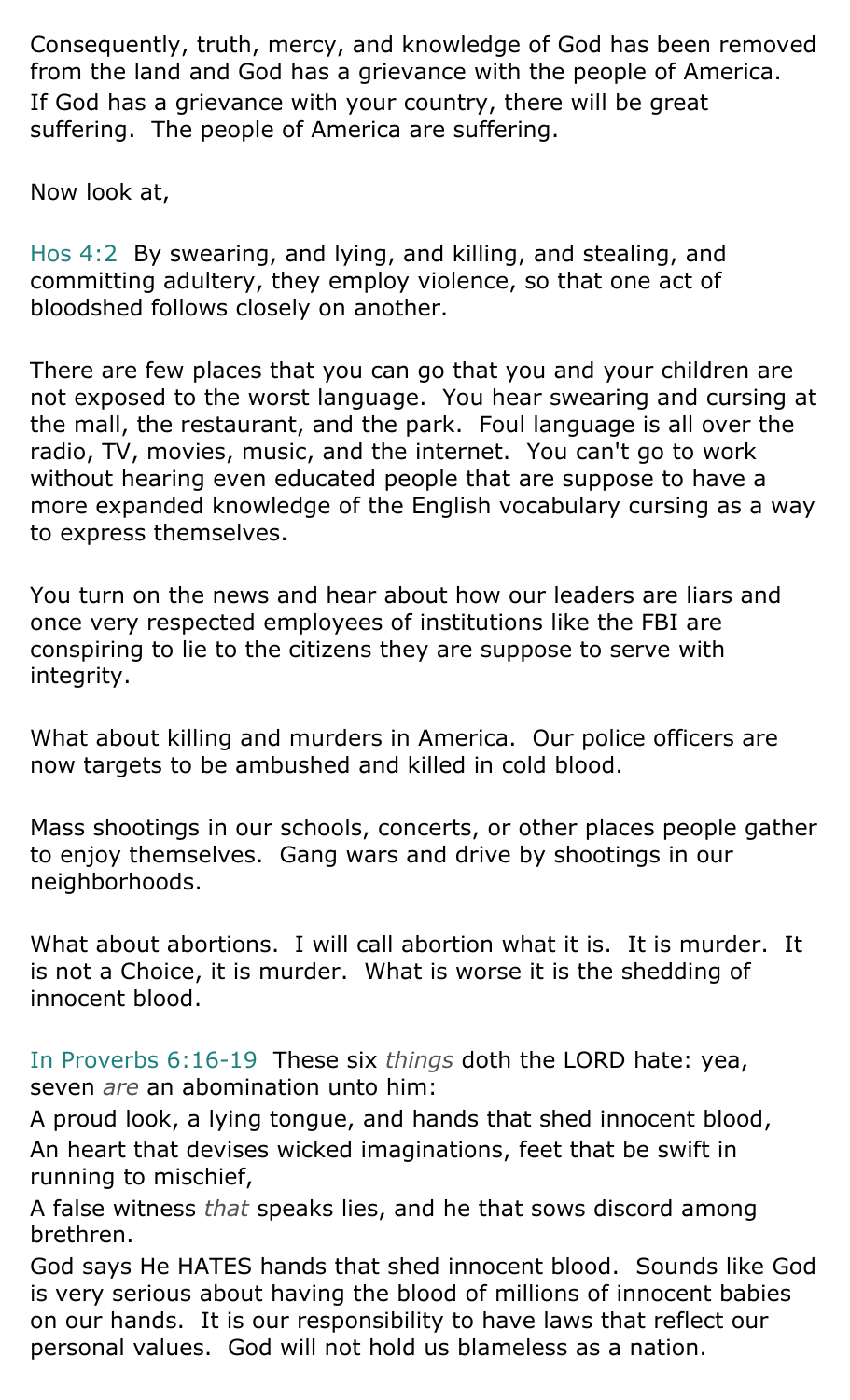Let's continue with:

Hos 4:3 Therefore shall the land continually mourn, and every one that lives in it shall languish and experience tragic suffering, along with the beasts of the field, and with the birds of heaven; yea, the fishes of the sea also shall be taken away.

Everywhere we look people are suffering in America. People are losing children to drugs, gangs, and suicide.

Even nature is suffering. Wild fires are destroying the lives and homes of people and animal habitats. Wicked weather has caused massive destruction. Earthquakes and volcanoes are producing suffering on American soil. Red tides and fish kills in our bays and oceans. I think God is trying to tell the people of America that we need to read His Word, study His Word, and DO His Word or there will be consequences!

Now let's read:

Hos 4:4 Yet no one finds fault nor rebukes, nor corrects one another: I think this scripture can be applied to us personally, but also to our public officials and the laws they pass or uphold for the country. I believe that we should vote immoral and ungodly officials out of office. I believe that ministers of the Word of God and Christian citizens should rebuke and correct officials that are behaving immorally and call for their resignations. I also believe public officials that are not standing up for Godly values and passing laws that allow activities that are ungodly to exist or continue should be voted out of office.

I say this because God is NOT Playing, look at these scriptures:

Hos 4:5 Therefore you will fall in the day, and also shall fall in the night, and I will destroy thy mother.

**Hos 4:6** My people are destroyed for lack of knowledge: You rejected knowledge of God's laws, God's Word, God's commandments, where God reveal His divine will, because you have rejected God's knowledge, God will also reject us. Since you have forgotten the law of God, He will also forget your children.

Our American documents state that the government shall be for and by the people. Ultimately, we the people, are responsible for the kind of government we have. If we allow, unbelievers and unrighteous elected officials to stay in our government, then God plainly states in these scriptures there will be consequences.

Do you love your children? Do you want God Almighty to forget your children? Well then wake up and get active in the process that determines who will be passing and enforcing the laws of America.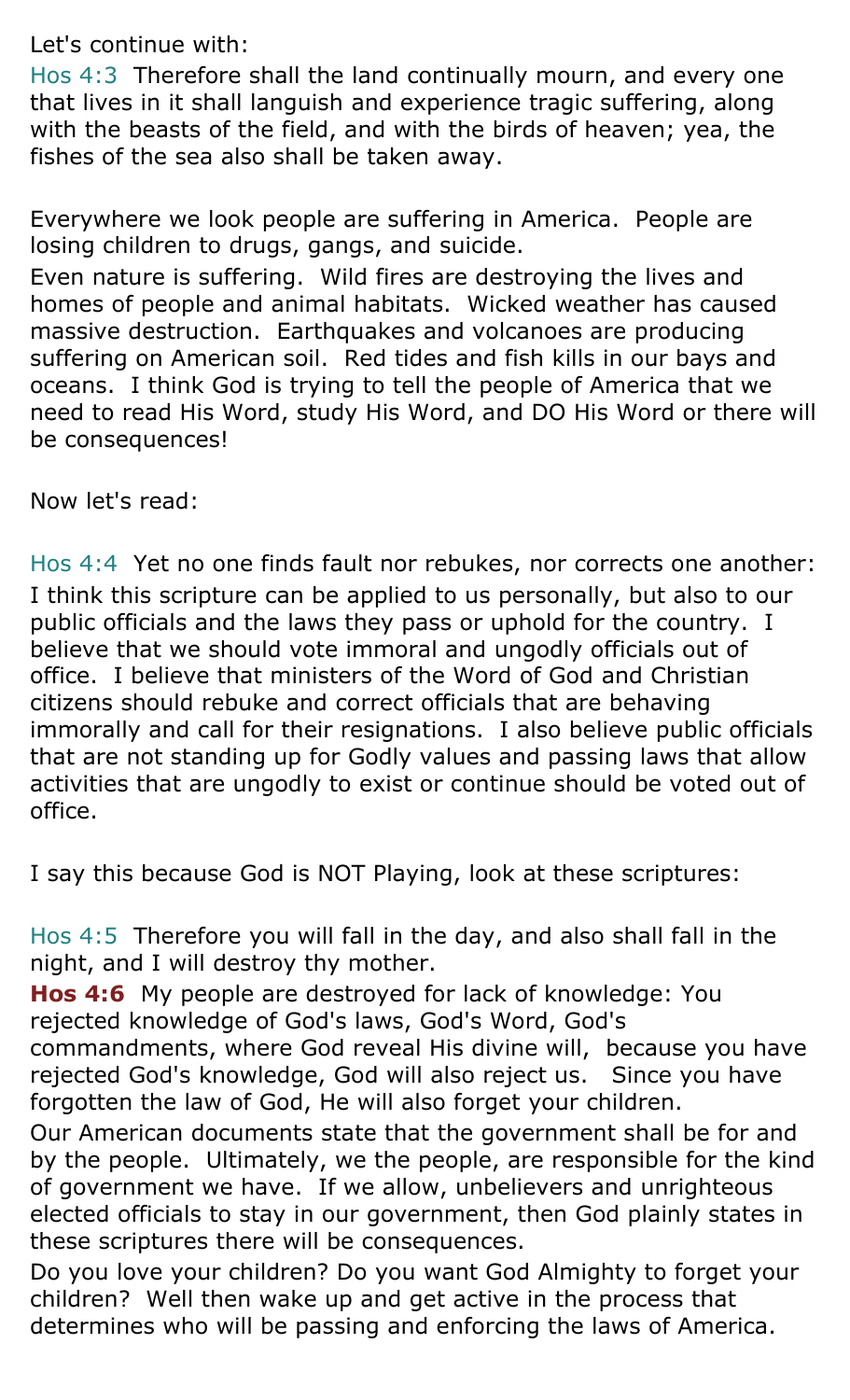Wake up and read and study and DO God's Word personally. You and your children and America is suffering because you LACK knowledge of the most important document that has ever been written. That is the eternal Word of God, the Bible.

Let's continue with:

Hos 4: 7-10 The more they were increased and gained power, the more they sinned against me: *therefore* will I change their glory into shame.

They set their heart on wickedness.

I will punish them for their wicked ways, and repay their deeds. For they shall eat, and not have enough: because they have stopped taking heed of LORD.

America is the most blessed and powerful nation on earth, however, we have sinned against God and His Word says God will change our glory into shame, He will punish us, and even when we eat we will not be satisfied.

God does NOT Lie! If we do not correct the ungodly course that our nation has taken, God will deal with us individually and collectively as a people. Please pray for America, and for those who are in authority over us, and over the upcoming mid-term elections. Be sure to get involved in the process and get out and vote!

Please continue to listen to us on short-wave every Sunday evening at 7:30 pm central time on this WWCR station, 4840 mhz on transmitter 3 or listen to us streaming live on the internet at WWCR.com. Click Listen Online and then go to WWCR3 and click on your choice of Player.

In addition, you can access my mailing address or email address at the WWCR.com website. On the home page click on Programming links and look for Life Changing Word and click on this link.

We will read and study and grow in God's Word together.

I am very interested in praying for you. My announcer will give you my address and email to send me your prayer request or to request a copy of my programs. For copies of the program just mention the date of the broadcast.

I want to offer everyone the opportunity to pray and make Jesus their Lord and Savior. Jesus is the ONLY WAY to redeem your soul from sin. Repeat this prayer with me.